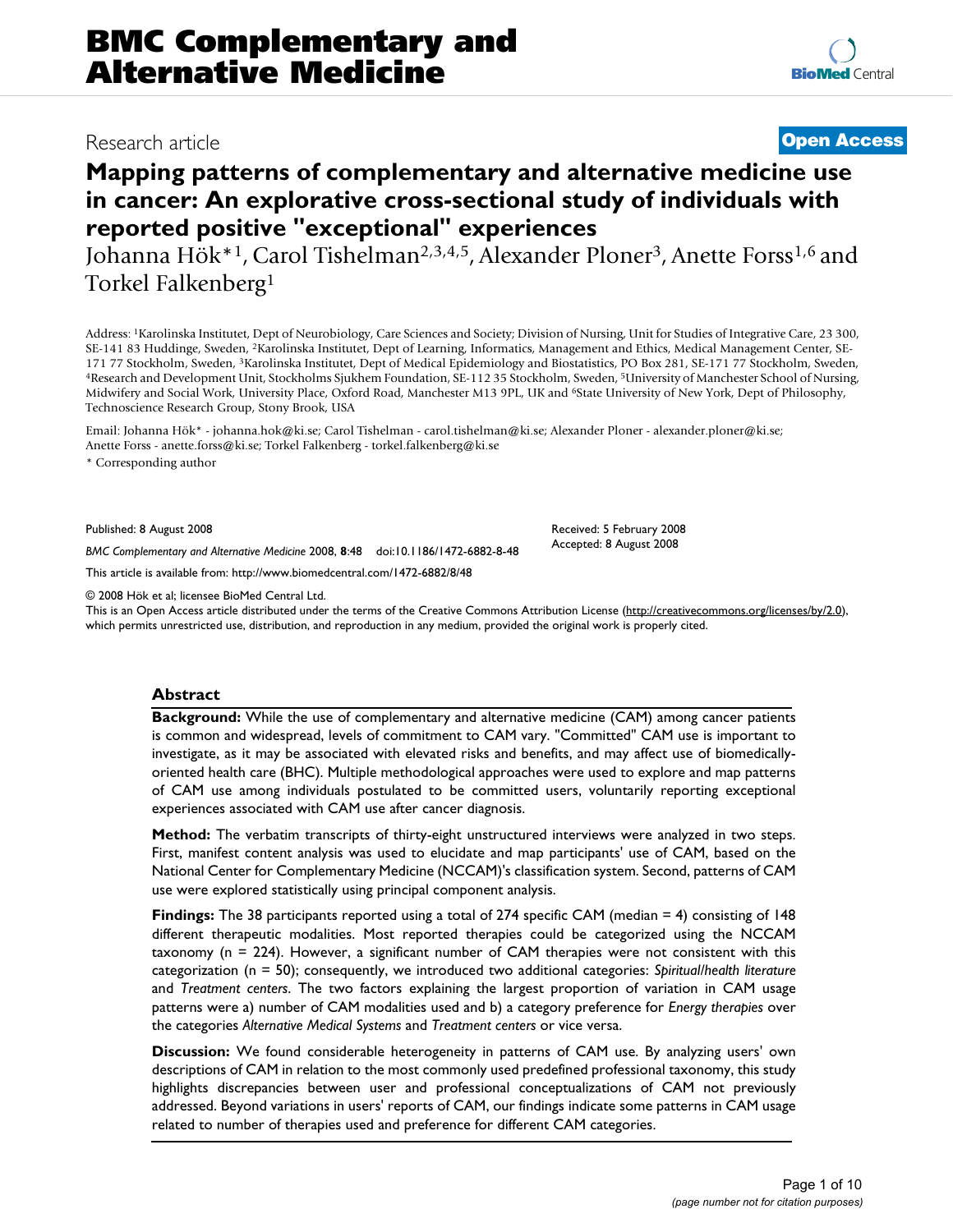# **Background**

Use of complementary and alternative medicine (CAM) among people with cancer has been found to be common and widespread with estimates ranging between 7–64% [1]. Apart from probable differences in CAM utilization in different settings and countries, this variation is partially related to differences in the instrumentalization of CAM definitions [1]. The wide spectrum of therapies often considered as within the CAM domain is indicated for example in the broad definition by the Cochrane Collaboration, which includes "all such practices and ideas self-defined by their users as preventing or treating illness or promoting health or well-being" if they are not part of the "politically dominant health system of a particular society or culture" at the time [2]. The growing number of CAM modalities subjected to efficacy studies is yet another indication of the breadth of this area. Studies are also called for to investigate potential risks in CAM use, including side-effects and interactions between CAM preparations and BHC treatments.

Considering the frequency of CAM use and the wide spectrum of therapies included, it is not surprising that studies suggest that there may be important differences among CAM users, e.g. with regard to types of CAM used and how therapies are combined [3]. A number of CAM taxonomies have been proposed to distinguish CAM use by type of therapy. Tataryn [4] suggests categorization according to basic assumptions of health and disease underlying each therapy. Jones [5] on the other hand, argues that it is more clinically relevant to categorize CAM according to primary mode of therapeutic action. In line with Jones' suggestion, the influential N.I.H. National Center of Complementary and Alternative Medicine (NCCAM) in the U.S. [6], describes CAM in five categories: *Alternative Medical Systems*; *Mind and Body Interventions*; *Biologically Based Therapies*; *Manipulative and Body Based Therapies;* and *Energy Therapies*, which is further distinguished into the subcategories *Biofield therapies* and *Bioelectromagneticbased therapies*. Many CAM utilization studies have used this framework when assessing CAM use.

Several studies have found that cancer patients utilize therapies from all NCCAM categories, often using multiple CAM therapies during their disease trajectory [1,7,8]. In their study of women with breast cancer, Balneaves et al [9] further distinguished "committed" CAM use, which they defined as use of a large number of CAM therapies, coupled with extensive time, energy and financial resources spent on this use. With consideration given the dedicated use and the large number of CAM therapies involved, committed CAM use may be particularly relevant to further investigate since it may be associated with elevated risks [10] and unclear benefits. The possibility for interactions makes it important to investigate not only the number of therapies used, but also relationships among them.

The data presented here provides a complement to existing literature by using detailed unstructured narratives from CAM users as a basis for exploring CAM use. Multiple methodological approaches were used to map and explore patterns of CAM use, including use of therapies across different categories, in a self-selected group hypothesized to represent one type of committed use. This material derives from the Swedish portion of a Nordic collaboration, investigating exceptional experiences around CAM and cancer [11], with other reports delving further into the experience of the participants [12].

# **Methods**

The data presented here are drawn from a larger project exploring different stakeholder perspectives of exceptional CAM experiences, inspired by a similar program by National Cancer Institute (N.C.I.), N.I.H., U.S. [13]. We used an inductive approach to allow insight into individuals' perspectives of exceptional experiences in connection to CAM use, with a critical incident design to locate "extreme" and "extraordinary" accounts [14].

### *Data collection*

After approval by the Karolinska Institutet research ethics review board, mass media was used to invite reports about CAM use in connection to experiences perceived as exceptional, in the sense of unexpected or unusual improvement or deterioration of the health of people with cancer. No further predefinition was provided for what was considered exceptional or for what was considered a CAM therapy, in order to explore stakeholders' own conceptualizations.

Thirty-eight people with cancer were interviewed between April 2004 and November 2005. Twenty-eight participants contacted the researchers actively themselves, while the remaining 10 cases were first reported by a CAM provider after receiving patient consent. We conducted open interviews that generally lasted one to three hours, to encourage participants' accounts of their CAM use and illness experiences. Thirty-six participants consented to the interview being audio-recorded and later transcribed verbatim. Detailed interview notes were taken after consent from two participants who were uncomfortable with audio-recording. All study participants were given fictitious names.

### *Descriptive Analysis*

Following principles of manifest content analysis [15,16], all CAM mentioned by the participants in interview transcripts, e-mails and letters were identified and coded using the qualitative data analysis program NVivo [17]. All ther-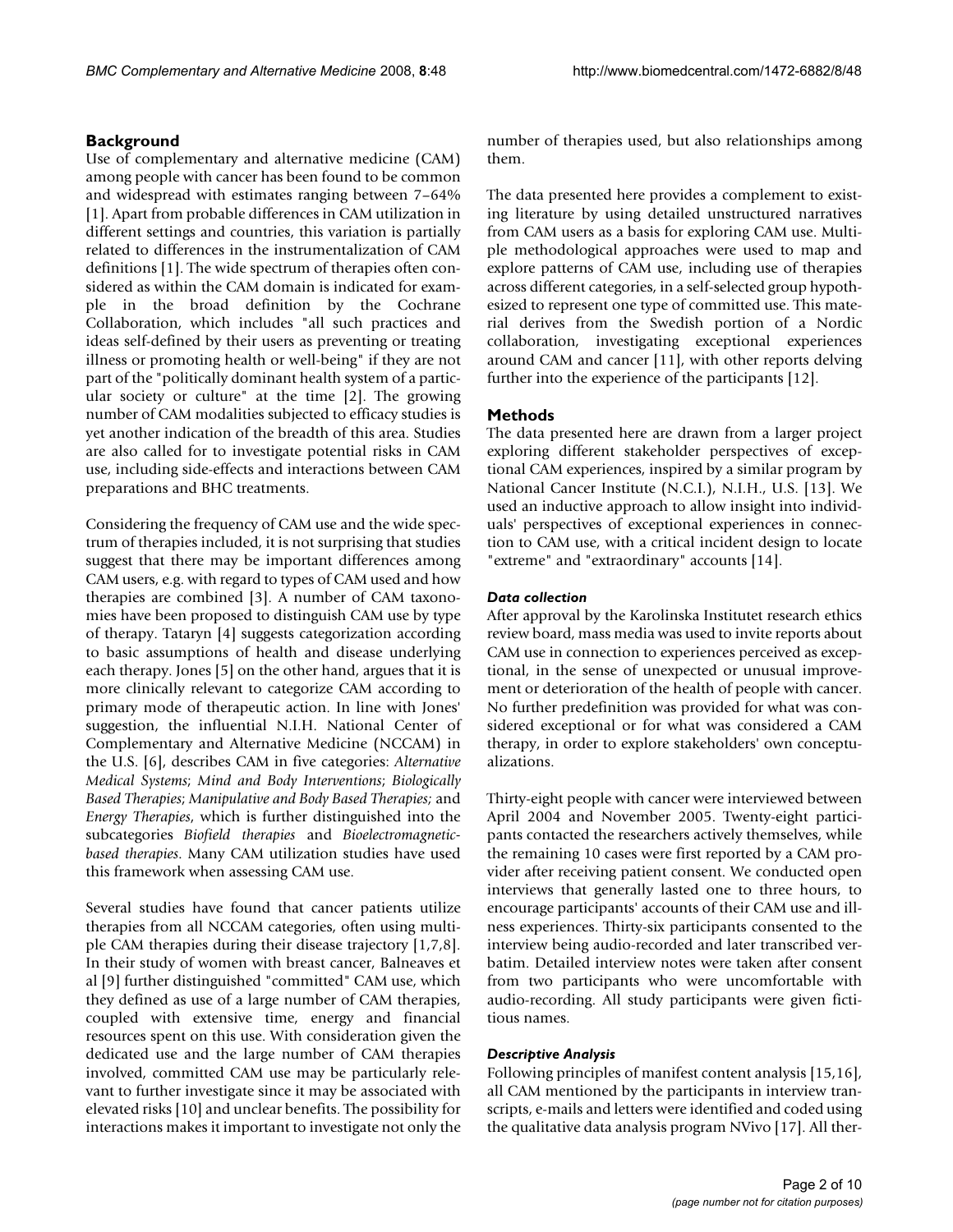apies defined by participants as utilized as complements or alternatives to BHC treatments in connection to their cancer were first sorted into one of the five NCCAM categories. Fifty accounts did not fit into any of the existing NCCAM categories, despite participants' narrative reports of their therapeutic nature. After further analysis of these accounts, two additional categories were formulated, *Spiritual/health literature* and *Treatment centers combining CAM and BHC* (referred to also as *Treatment centers*). This resulted in seven categories of CAM therapies. A CAM educator external to this project later confirmed categorization. Inter-rater reliability was high, with only two inconsistencies in categorization among the 148 different therapies.

Demographic and disease characteristics were extracted from the interview data and are presented by minimum (min) and maximum (max) values, with inter-quartile ranges (IQR) shown.

### *Explorative statistical analysis*

Principal component analysis was used to explore correlations between usage of CAM categories. New variables (principal components, PCs), were introduced to reduce the dimensionality of the usage pattern while retaining as much as possible of the variation in the original data. PCs are computed as weighted sums of the original variables, where the weights of the original variables are referred to as loadings. By definition, the first PC expresses the greatest amount of variation in the data, the second PC the next largest amount, and so on.

By applying the weights of the original variables, i.e. the loadings, to the values observed for each participant, we also computed the scores along each PC for these participants [18]. Calculation of loadings was based on correlations between therapy counts in the seven CAM categories. Using correlations here corresponds to a standardization of the observed therapy counts to the mean of zero and standard deviation one across all participants. In this manner, all categories have the same weight in calculating the loadings. The use of correlations avoids biasing the PC analysis towards categories comprising more therapy modalities at the expense of categories with less reported modalities [18].

Bootstrap confidence intervals were computed for the loadings of the original variables to allow estimation of standard errors and confidence intervals without strong parametric assumptions [19]. The bootstrapped confidence intervals served as guidelines for the selection of the number of PCs to be retained, and for the interpretation of the loadings. No formal inference to a larger underlying population is intended in this exploration.

Two types of usage patterns indicated by the first two PCs were analyzed. One such usage pattern was calculated based on the magnitude and sign of the contribution of each CAM category to the PCs. A second pattern was calculated based on each user's score on the retained PCs. These calculations resulted in individual usage patterns, displayed in a plot to identify groups of participants with similar usage profiles. To aid the visual impression, an explorative k-means clustering analysis of the scores was performed. The number of clusters was chosen to maximize a measure of average separation between members of different clusters (silhouette width as described in  $[20]$ ).

# **Results**

# *Demographic and disease characteristics of participants*

Tables 1 and 2 present sample characteristics as reported by the study participants, with resulting gaps in information on occupational status and level of education. At the time of interview, the study sample ranged in age between 36 and 85 years (median =  $55$ , IQR =  $48-63$  years) and was composed primarily of women, with half the participants living with a partner. The dominance of women is reflected in the diagnostic pattern of the sample, with 24 of the 38 participants reporting primary breast or gynecologic tumors. Fifteen participants reported having metas-

#### **Table 1: Participant characteristics.**

| Characteristics                       | Frequency ( $n = 38$ )                     |
|---------------------------------------|--------------------------------------------|
| Age                                   | Median 55 years (min $=$ 36,<br>$max = 85$ |
| $\leq 40$ years                       | 3                                          |
| $41-50$ years                         | 9                                          |
| $51-60$ years                         | 13                                         |
| $61-70$ years                         | 6                                          |
| >70 years                             | 5                                          |
| Age unknown                           | $\overline{2}$                             |
| Sex                                   |                                            |
| Female                                | 31                                         |
| Male                                  | 7                                          |
| Marital status                        |                                            |
| Married or common-law                 | 19                                         |
| Divorced/Separated/Widowed/<br>Single | 15                                         |
| Unknown                               | 4                                          |
| Occupational Status                   |                                            |
| Working full-time                     | 7                                          |
| Working part-time                     | $\overline{2}$                             |
| On sick-leave                         | $\overline{7}$                             |
| Pension                               | 9                                          |
| Unknown                               | 13                                         |
| Education                             |                                            |
| College education                     | 20                                         |
| Elementary school + High School       | 4                                          |
| Unknown                               | 14                                         |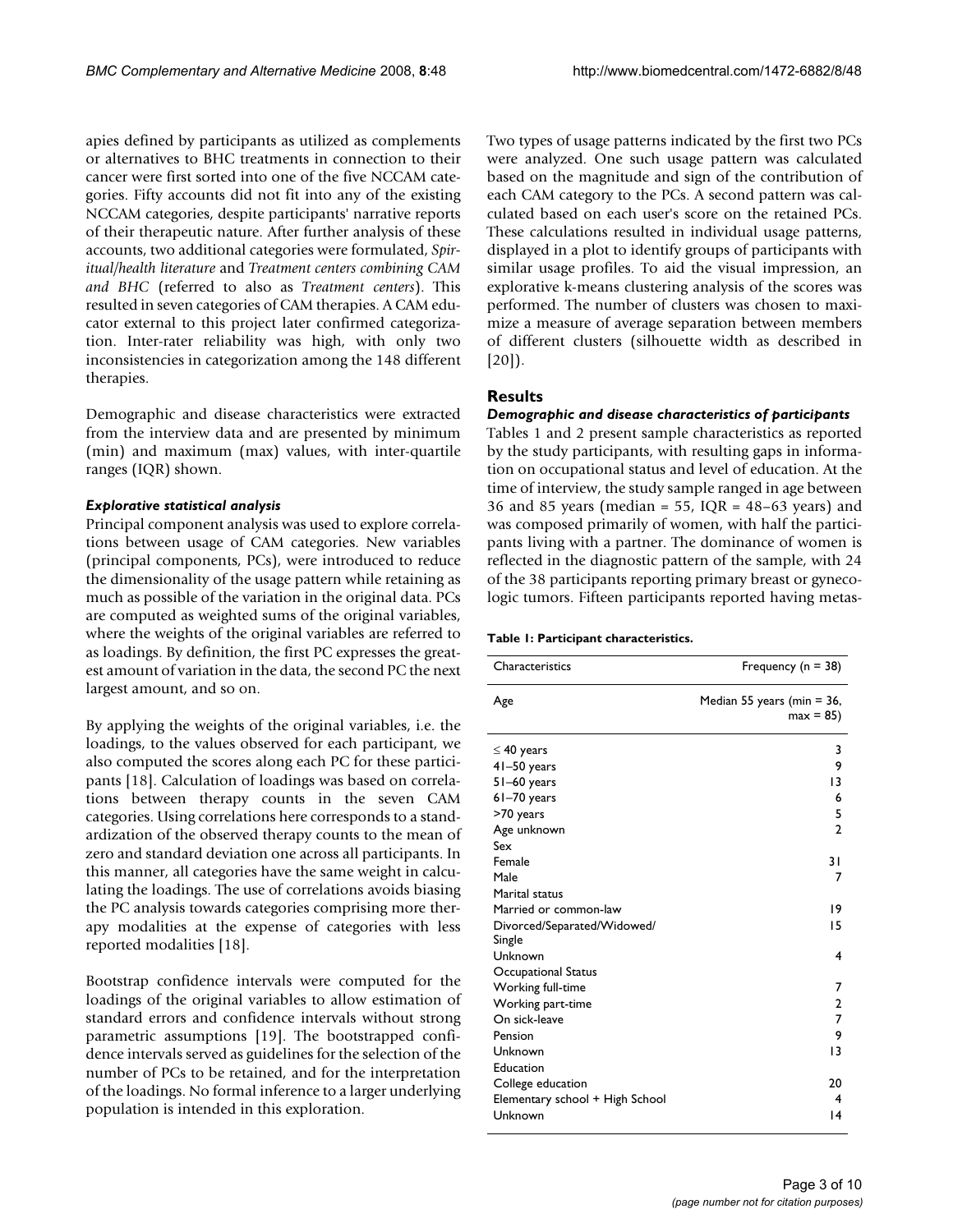#### **Table 2: Reported disease characteristics.**

| Reported disease characteristics                           | Frequency ( $n = 38$ ) |
|------------------------------------------------------------|------------------------|
| <b>Breast</b>                                              |                        |
| Gynecological (women)                                      |                        |
| Stomach, Colon and Rectum                                  |                        |
| Lymphatic leukemia                                         | 2                      |
| Lung                                                       | າ                      |
| Prostate                                                   | າ                      |
| Other sites                                                | 4                      |
| Metastasized disease                                       | 15                     |
| Median time since 1 <sup>st</sup> cancer diagnosis (years) | 5 years                |

tasized cancer. The time between first cancer diagnosis and time of interview ranged from one to 32 years (median = 5 years,  $IQR = 1-13$  years).

#### *CAM use in relation to BHC treatment and disease characteristics*

Seventeen participants reported completing BHC treatments according to medical recommendation, six participants did not discuss this issue, and 15 of the 38 participants said they had not completed recommended BHC treatments. In 14 accounts this decision was framed as a choice either against or without BHC medical advice, and in one case as a decision made in conjunction with BHC advice. Participants who reported completing BHC treatment used a median of three different CAM therapies (min = 1, max = 20,  $Q_1$  = 2,  $Q_3$  = 7) from a median of two different CAM categories (min = 1, max = 7,  $Q_1$  = 2,  $Q_3$  = 4.5), while participants who did not complete BHC treatments reported using a median of seven different CAM therapies (min = 1, max = 26,  $Q_1$  = 4,  $Q_3$  = 12) from a median of four CAM categories (min = 1, max = 7,  $Q_1$  = 3,  $Q_3 = 5$ ).

Fifteen participants described having metastasized cancer, while 23 reported local disease. Participants reporting metastasized cancer used a median of seven CAM therapies (min = 3, max = 26,  $Q_1$  = 3,  $Q_3$  = 12) from a median of five categories (min = 1, max = 6,  $Q_1 = 3$ ,  $Q_3 = 6$ ), whereas those who reported a local cancer used a median of three CAM therapies (min = 1, max = 22,  $Q_1$  = 2,  $Q_3$  = 7) from a median of two categories (min = 1, max = 7,  $Q_1$  $= 2, Q_3 = 4$ .

#### *Description of CAM reports*

The 38 participants diagnosed with cancer described using a total of 274 CAM therapies consisting of 148 different therapeutic modalities (Table 3). Between one-26 different CAM therapies were reported as utilized by participants (median =  $4$ , IQR =  $1-8$ ). CAM treatments across all categories were used throughout the cancer trajectory. Thirty-two participants reported being in contact with CAM providers, with a median of one CAM provider utilized per participant (min = 1, max = 7,  $Q_1$  = 1,  $Q_3$  = 2). The remaining six participants reported using only selfcare CAM modalities.

#### *Categorization of therapies according to the NCCAM system*

The category *Biologically-based therapies* was the most commonly described CAM category, reported by 27 of 38 participants. This category comprised 77 different therapies with Iscador®, an injectable extract of mistletoe, most common (n = 14). *Mind-body interventions* was the second most common CAM category reported by 23 participants, with meditation most frequently reported  $(n = 9)$ . Painting therapy, mental training and counseling were each reported by several participants. Twenty-one participants reported using *Energy therapies*. The therapies within this category were sorted into the NCCAM's sub-categories; *Biofield therapies* including healing, qi gong and yoga and *Bioelectromagnetic-based therapie*s including magnetic field therapy and laser therapy. Healing, used by 10 participants, was the most common therapeutic modality in this category. The category *Alternative medical systems* was reported by 10 participants and consisted of Antroposophic medicine  $(n = 6)$ , Homeopathy  $(n = 3)$  and Traditional Chinese Medicine  $(n = 1)$ . The category *Manipulative and body-based therapies* was reported to be used by 12 individuals, with acupuncture, hyperthermia and lymph massage each used by two participants.

#### *Empirically derived categories*

The empirically-derived category *Spiritual/health literature* consisted predominantly of inspirational literature about CAM and cancer in a broad context, with the book "Love, Medicine and Miracles" by Bernie Siegel [21] referred to by the largest number of participants ( $n = 7$ ). In total, 15 participants provided reports categorized under this heading. A second empirically-derived category consisted of seven different *Treatment centers combining CAM and BHC*, which could be placed along a continuum with varying levels of integration between different therapies from use of psychosocial interventions in a BHC setting, to integration of BHC and CAM treatment. Fifteen participants reported such use, most frequently referring to one antroposophic hospital ( $n = 10$ ), where health care providers are licensed in both BHC and antroposophic medicine. Reports within this category focus on the environment of the centers, as well as encounters with staff and other patients, rather than on specific therapeutic modalities.

#### *Patterns of CAM use*

We have thus described CAM use in seven categories. Most participants described using therapies from several categories, with a median of three CAM categories (min = 2, max = 7,  $Q_1$  = 2,  $Q_3$  = 5). The number of specific therapies reported for each category varied widely between CAM categories. The greatest variety of specific therapies used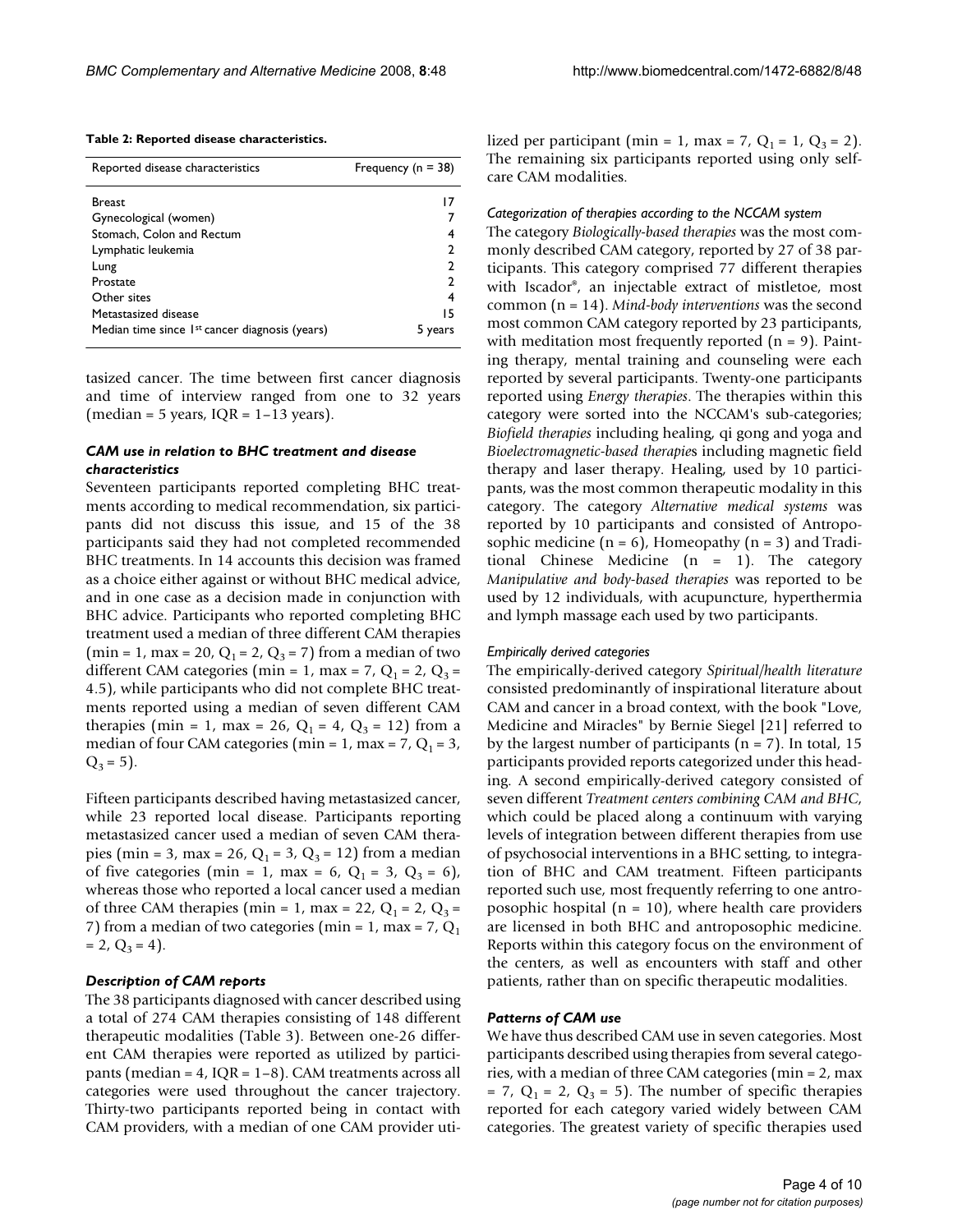#### **Table 3: CAM described by participants and sorted into seven CAM categories.**

| <b>NCCAM CATEGORIES</b>                                                                                                                                                                                                                                                                                                                                                                                                                                                                                                                                                                                                                                                                                                                                                                                                                                                                                                                                                                                                                                                                                                                           | Total number of<br>therapies reported | Number of individuals<br>reporting therapies |
|---------------------------------------------------------------------------------------------------------------------------------------------------------------------------------------------------------------------------------------------------------------------------------------------------------------------------------------------------------------------------------------------------------------------------------------------------------------------------------------------------------------------------------------------------------------------------------------------------------------------------------------------------------------------------------------------------------------------------------------------------------------------------------------------------------------------------------------------------------------------------------------------------------------------------------------------------------------------------------------------------------------------------------------------------------------------------------------------------------------------------------------------------|---------------------------------------|----------------------------------------------|
| ALTERNATIVE MEDICAL SYSTEMS<br>antroposophic medicine (6), homeopathy (3), traditional Chinese medicine                                                                                                                                                                                                                                                                                                                                                                                                                                                                                                                                                                                                                                                                                                                                                                                                                                                                                                                                                                                                                                           | $\overline{10}$                       | $\overline{10}$                              |
| MIND-BODY INTERVENTIONS<br>painting (6), music, dance, sculpturing, counselling (6), support groups, mental practice (6), relaxation techniques (2), eurythmy (3), gestalt<br>therapy, bonitology (2), kinesiology, prayer (3), meditation-various types (9), family constellations, visualization (3), rehabilitation program,<br>rosen method body work                                                                                                                                                                                                                                                                                                                                                                                                                                                                                                                                                                                                                                                                                                                                                                                         | 50                                    | 23                                           |
| <b>BIOLOGICALLY-BASED THERAPIES</b><br>aloe vera (2), angelica, antioxidants (5), apis, ayurvedic preparations, birch ash (2), blutsaft, cayenne pepper, cetraria, chalk, charchole, chinese<br>herbal medicine, cypress, coffee enema, dendrite cell treatment (2), ecomer, edta, enzymes (2), field horsetail, fish oil, garlic (2), geranium,<br>ginger, ginseng, helixor (2), iceland lichen, inhalation mixture-chamomile, peppermint and lemon balm, iscador (14), juniperberry, kan yang,<br>lactase enzyme, lavender, lemon concentrate (2) lemon grass, lemon balm, linseed bandage, lycine, magnesium (2), marjoram, micro-algae,<br>mung bean sprouts (2), new castle virus (2), nouni (2), olibanum, ozone therapy (2) quercetin, pankreon, probion, proline, proteas, radish, raw<br>food diet, rosemary, sage (2), sandal wood, saw palmetto, selen (2), shark liver oil, silica, silymarin, silver, sodium ascorbate, sodiumselen<br>respond selen, sulfur, supergreens, THX, valerian root, vegan diet, vitamin A, vitamin b, vitamin C (3), vitamin D, vitamin e (5), walnut<br>supplements, wheat grass juice, yarrow, zinc (2) | 115                                   | 27                                           |
| MANIPULATIVE AND BODY BASED THERAPIES<br>acupuncture (3), chiropractic care, feldenkreis, fever baths, herbal baths, local and whole body hyperthermia (2), stretching, lymph massage<br>(2), alternative surgical procedure, soft tissue massage                                                                                                                                                                                                                                                                                                                                                                                                                                                                                                                                                                                                                                                                                                                                                                                                                                                                                                 | 4                                     | 12                                           |
| <b>ENERGY THERAPIES</b><br>Biofield therapies: healing (10), qi gong (4), tai chi (2), yoga (3), reflexology, color therapy, homeopathic remedies<br>(gold, arsenic, barium-iodate, viscum/mesenchym comp, conium maculatorn)<br>Bioelectromagnetic-based therapies: ECT-laser (3), frequency medicine (2), magnetic field therapy (3), plasma lamp therapy                                                                                                                                                                                                                                                                                                                                                                                                                                                                                                                                                                                                                                                                                                                                                                                       | 35                                    | 21                                           |
| <b>EMPIRICALLY DERIVED CATEGORIES</b>                                                                                                                                                                                                                                                                                                                                                                                                                                                                                                                                                                                                                                                                                                                                                                                                                                                                                                                                                                                                                                                                                                             |                                       |                                              |
| SPIRITUAL/HEALTH LITERATURE<br>A Course in Miracles-author unspecified, Bays Brandon - The Journey (2), Chopra Deepak - Perfect Health, Ehdin, Sanna - The Self-Healing<br>Human (4), Gawler lan – You can conquer cancer, Hamer Gerhard – The New Medicine (3), Pollak Kay – Att välja glädje [only in Swedish],<br>Hayes Louise - no specific book, Alexander Marcus - Kvantmänniskan [in Swedish], Preben Maria - no specific book, Moss Ralph-Cancer &<br>CAM information, Shine Betty - Mind to Mind, Siegel Bernie - Love, Medicine and Miracles (6), Sai Baba - no specific book, Simonton, Carl -<br>Getting Well Again, Stern Bengt - Feeling bad is a good start (3), Walsch Donald - Conversations with God                                                                                                                                                                                                                                                                                                                                                                                                                            | 31                                    | 15                                           |
| <b>TREATMENT CENTERS</b><br>Centro Antroposophico – Antroposophic center, Spain; Furusjön – Health retreat, Sweden (2); Humlegården – Alternative Clinic for cancer<br>patients, Denmark (2); Lustgården - Rehabilitation unit for cancer patients, Sweden, Mösseberg-rehabilitation for cancer patients, Sweden (2),<br>Vidarkliniken - Antroposophic hospital, Sweden (10), TCM hospital combining TCM and BHC, Germany                                                                                                                                                                                                                                                                                                                                                                                                                                                                                                                                                                                                                                                                                                                         | 9                                     | 15                                           |

Number of participants reporting a certain CAM is indicated in parentheses (if more than one).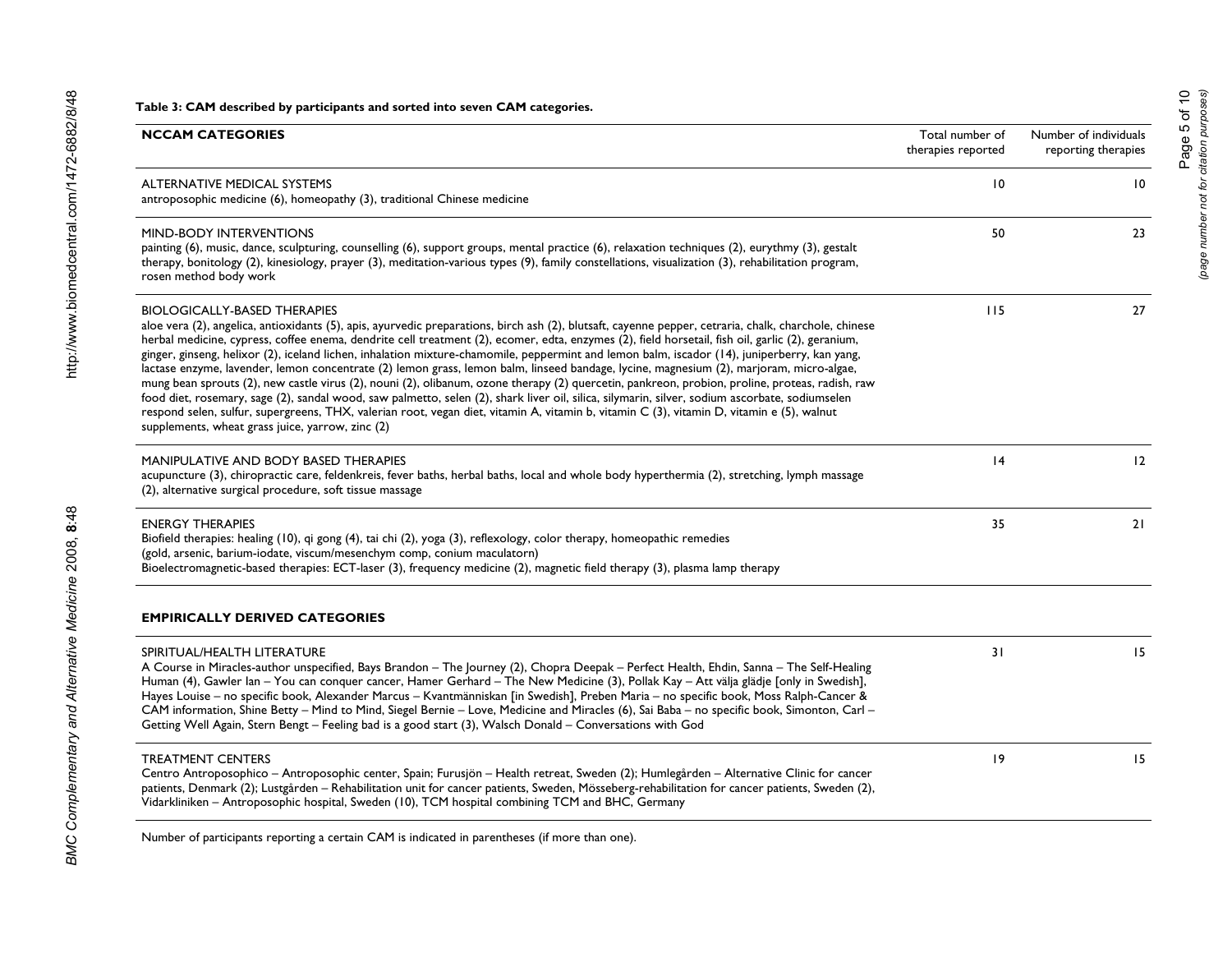within the same category was found in regard to *Biologically-based therapies*.

In the explorative PC analysis we found that PC1 to PC3 accounted for 42%, 22% and 14%, respectively, of the underlying data. We interpreted the curve of percentages as steep between PC1 and PC2, and as flattening out after PC2 (as shown in Figure 1). This motivated retaining PC1 and PC2 [18], which together explained over 63% of the variability of the scaled usage counts.

As shown in Table 4, all loadings for PC1 were positive. We interpret this PC as a weighted average of the number of treatments reported within each category. PC2 has both positive and negative loadings (Table 4), with the three categories with loadings significantly different from zero (based on 95% confidence intervals): *Alternative medical systems* and *Treatment centres* significantly negative and *Energy therapies* significantly positive. We interpret PC2 as indicative of a preference for CAM categories along a continuum, indicated by the sign (positive or negative) and size of the loadings.

### *Relationship between CAM categories*

Based on the loadings in Table 4, a graphic approximation of correlations between CAM categories is presented in



# Figure 1

#### **Scree plot showing the proportion of variance explained by consecutive principal components**

**(PCs)**. Bootstrapped 95% confidence intervals are shown as vertical lines. The dotted horizontal reference line indicates the proportion of variance explained by one of the underlying variables (i.e. category counts).

Figure 2. CAM categories are shown as vectors where a small angle between vectors represents a strong correlation between categories and an orthogonal angle represents independence between categories. Consequently, we find that the seven categories can be grouped into three pairs and one singleton: a) *Energy Therapies* is paired with *Spiritual/Health Literature*, b) *Manipulative and body-based therapies* with *Mind-body interventions*, and c) *Alternative medical systems* with *Treatment centres*. The category *Biologically-based therapies* stands alone, located between pairs a) and b), with approximately equal positive correlations with each. We also find that the category pairs a) and c) are almost orthogonal, suggesting that the use of therapies from these categories is almost uncorrelated.

# *Individual user profiles*

The scores of the first two PCs calculated for each user are shown in Figure 3, with the x-axis representing PC1 (number of CAM categories used) and y-axis PC2 (CAM category preference). The origin corresponds to the average user profile, i.e. a hypothetical user with average number of therapies per category and average category preference (Table 5, column 1). In Figure 3, Karolina is the study participant whose usage profile is closest to the hypothetical average user in terms of number of therapies reported, while Sofia and Dinah exemplify extremes in how few therapies and how many therapies are used, respectively. In the same manner, a large positive coordinate for PC2 indicates a stronger preference for treatments at the *Energy therapies* and *Spiritual/Health literature* end of the spectrum, whereas a high negative coordinate indicates a stronger than average preference for treatments from the categories *Alternative medical systems* and *Treatment centers*. We find e.g. that Mary, Ellen, and Karolina are similar in that they use close to the average number of therapies (close to zero on the x-axis) but have different preferences for category type. Karolina shows no particular preference for CAM category (close to zero on the yaxis), while Mary and Ellen fall at the opposite ends of the category preference axis.

# *Groups of user profiles*

The user profiles displayed in Figure 3 are not equally distributed, but fall into several groups. After systematically considering different cluster analysis alternatives, we suggest an interpretation based on four clusters of user patterns, displayed in Figure 4. Among these clusters, Cluster A is the largest, containing 63% of all reports, with 24 of the 38 cases (Table 5, which also shows the average number of therapies in each category). Cluster A is characterized by a preference towards the *Energy therapies* end of the spectrum, coupled with less than average use of therapies. Cluster B, with 13% of the participants, is characterized by an average number of therapies used with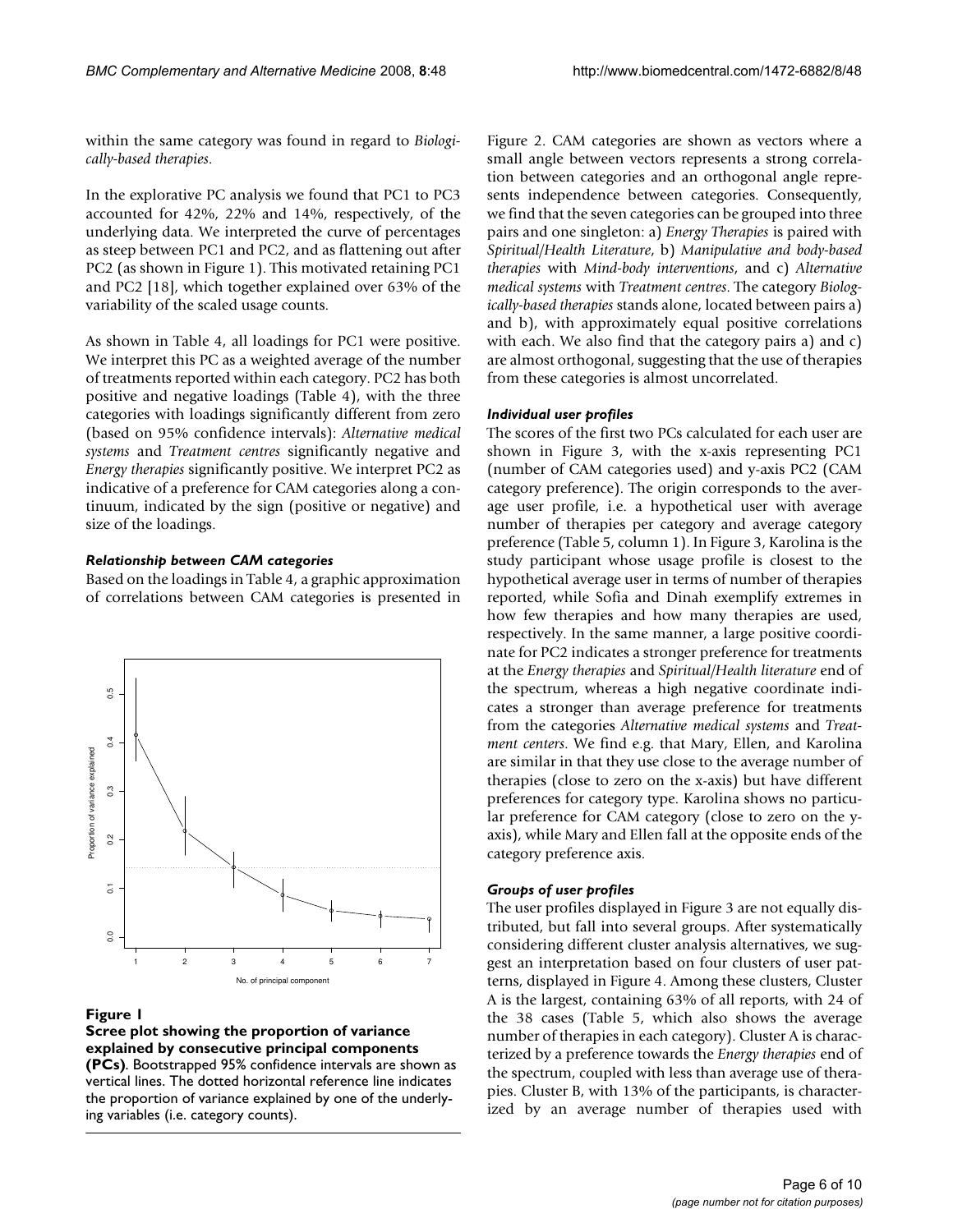|                                     | First PC (42%) |         |                    | Second PC (21%) |         |         |
|-------------------------------------|----------------|---------|--------------------|-----------------|---------|---------|
| CAM categories                      | lci*           | Loading | uci <sup>*</sup> * | lci             | Loading | uci     |
| Alternative medical systems         | $-0.09$        | 0.23    | 0.41               | $-0.71$         | $-0.64$ | $-0.26$ |
| Biologically-based therapies        | 0.35           | 0.44    | 0.52               | $-0.25$         | 0.27    | 0.41    |
| Energy therapies                    | 0.15           | 0.38    | 0.52               | 0.05            | 0.49    | 0.66    |
| Manipulative & body-based therapies | 0.42           | 0.49    | 0.53               | $-0.24$         | $-0.01$ | 0.30    |
| Mind-body interventions             | 0.25           | 0.42    | 0.53               | $-0.47$         | $-0.08$ | 0.37    |
| Spiritual/Health literature         | $-0.14$        | 0.20    | 0.39               | $-0.46$         | 0.29    | 0.67    |
| <b>Treatment centers</b>            | 0.06           | 0.39    | 0.49               | $-0.67$         | $-0.44$ | $-0.09$ |

**Table 4: Loadings with bootstrapped 95% confidence intervals for the first two principal components (PC).**

 $*$  lci = lower confidence interval  $**$ uci = upper confidence interval

preference towards the categories *Alternative medical systems* and *Treatment centers*. Cluster C, with 18% of participants, is characterized by use of more than the average number of therapies with a preference towards therapies included in the categories *Alternative medical systems* and *Treatment centers*. Cluster C is the most heterogeneous of the four clusters in Figure 4, with considerable variation along both axes. Cluster D finally includes only two individuals and is characterized by the use of therapies across all CAM categories, although with a distinct preference for the categories at one end of the spectrum. This preference seems to be driven by the high number of *Biologicallybased therapies* used by both individuals.

### **Discussion and Conclusion**

This study is an attempt to disentangle and further understand some of the variability involved in descriptions of CAM use. Based on users' own accounts, we have categorized CAM use and identified patterns in this use among a group of individuals with reported exceptional experiences in relation to cancer and CAM use. By analyzing users' own descriptions of CAM in relation to the most commonly used predefined taxonomy (i.e. NCCAM categories), this study highlights discrepancies between user and professional conceptualizations of CAM not previously addressed in other utilization studies. Beyond variations in users' reports of type and number of CAM, the explorative statistical analysis indicates some patterns in



#### Figure 2

**The loadings of the original variables (i.e. number of treatments in each category) for the first two principal components**. The weights of the categories are shown in a scatter plot. See also Table 4.



### **Figure 3**

**User profiles of the study participants**. These are represented as their scores along the first two principal components, labelled by their fictitious name.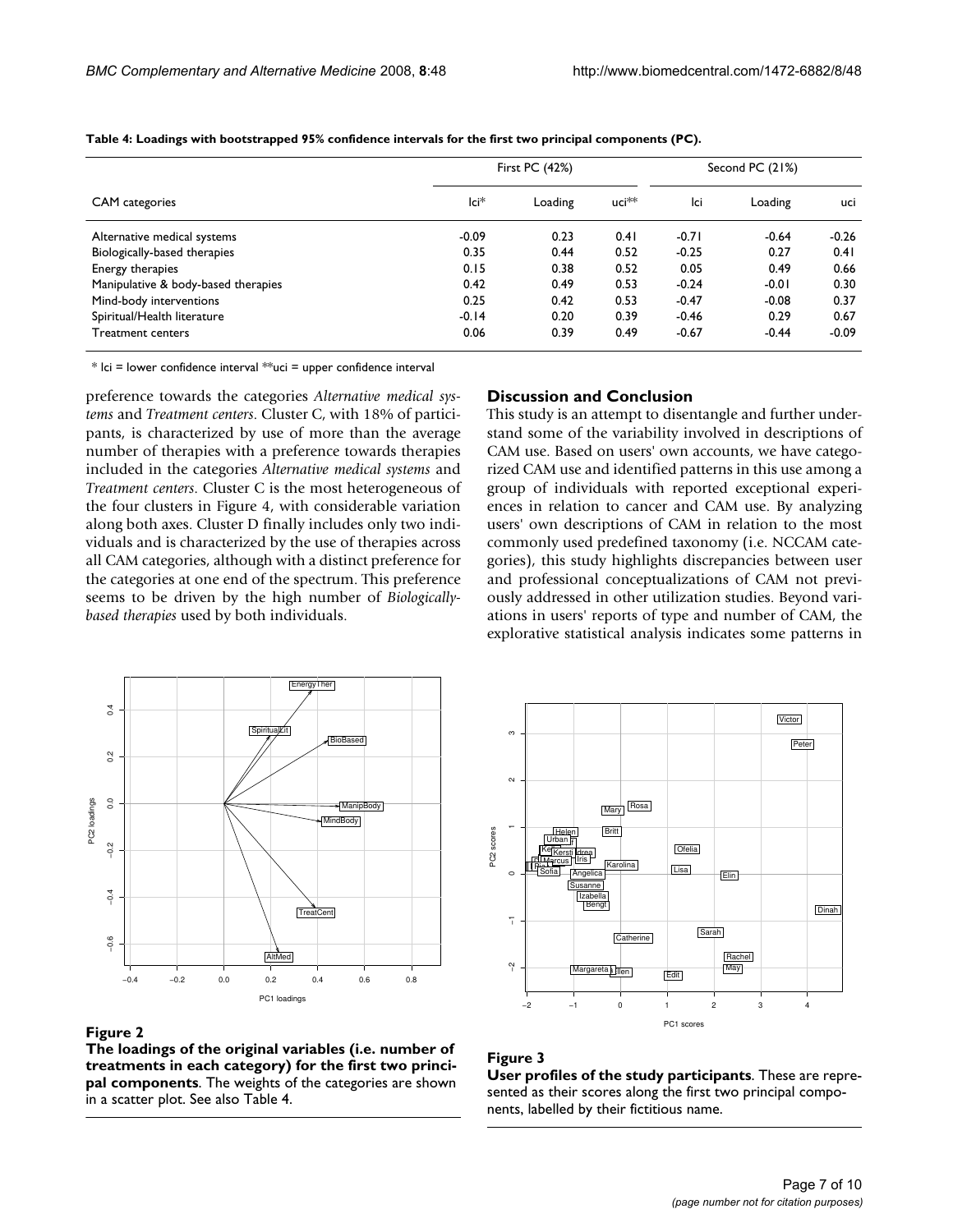|                                    | Whole set                                 | Cluster A        | Cluster C       | Cluster B        | Cluster D     |  |
|------------------------------------|-------------------------------------------|------------------|-----------------|------------------|---------------|--|
|                                    | Number of participants                    |                  |                 |                  |               |  |
|                                    | $n = 38$                                  | $n = 24$         | $n = 7$         | $n = 5$          | $n = 2$       |  |
| CAM categories                     | Average number of treatments per category |                  |                 |                  |               |  |
| Alternative medical systems        | 0.3                                       | 0.0              | 0.6             | $\overline{1.0}$ | 0.0           |  |
| Biologically-based therapies       | 3.0                                       | $\overline{1}$ . | 6.1             | 1.0              | 20.0          |  |
| Energy therapies                   | 0.9                                       | 0.6              | $\mathsf{I}$ .4 | 0.2              | 5.0           |  |
| Manipulative &body-based therapies | 0.4                                       | 0.1              | 1.3             | 0.2              | 1.0           |  |
| Mind-body interventions            | 1.3                                       | 0.7              | 3.0             | $\mathsf{I}$ .4  | 3.0           |  |
| Spiritual/Health literature        | 0.8                                       | 0.8              | 0.9             | 0.2              | 2.0           |  |
| <b>Treatment centers</b>           | 0.5                                       | 0.2              | 1.3             | 1.0              | 0.5           |  |
| PCI                                | 0.0                                       | $-1.0$           | 2.3             | 0.1              | 3.7           |  |
| PC <sub>2</sub>                    | 0.0                                       | 0.4              | $-0.7$          | $-1.9$           | 3.0           |  |
| Representative participant         | Karolina                                  | Andrea           | Sarah           | Ellen            | Peter, Victor |  |

#### **Table 5: Four clusters of rough user patterns.**

The table shows number of participants, number of average treatments per category, average value for PCs, and participants with close to average user profile for the whole data set and for the four clusters A-D.

CAM usage. We suggest that preference for different CAM categories may exist along a spectrum. In this data set, reported use of therapies within the categories *Alternative Medical Systems* and *Treatment Centers* are at one end of this spectrum, while use of therapies within the category



### **Figure 4**

**A four cluster grouping of the user profiles**. Circles indicate individual user profiles as in Figure 3, ellipses the clusters. Full circles indicate for each cluster the subject closest to the average user profile within the group. See also Table 5.

*Energy therapies* is at the opposite end of the spectrum. Although these results can not be extrapolated to CAM users in general, the patterns found in this study generate hypotheses worthy of further exploration.

### *Use of a large number of CAM*

The descriptive part of this analysis raises the question if use of large numbers of CAM therapies may be a feature of situations in which BHC treatments are no longer a curative option. While it is interesting to note that in contrast to many CAM utilization surveys [1], a large portion of participants in this study reported not completing BHC treatments. While we cannot draw clear conclusions from this exploratory material, this finding calls for further investigation of the relationship between adherence to and/or completion of BHC treatment and CAM use. Moreover, in line with earlier research [8,22], these results suggest a need for further exploration of the relationship between disease stage and CAM use beyond that possible with this data set.

# *Discrepancy between users' descriptions of CAM and current classification systems*

As noted above, these findings point to a discrepancy between NCCAM's professionally-derived taxonomy and these users' descriptions of what constitutes CAM, as the five original NCCAM categories did not satisfactorily represent participants' descriptions of the entire CAM spectrum. The categories empirically-derived from participant descriptions, *Spiritual/health literature* and *Treatment centers*, suggest a broader and less technical view of the CAM field. This expanded view is in line with the Cochrane Collaboration's definition [2] that encompasses not only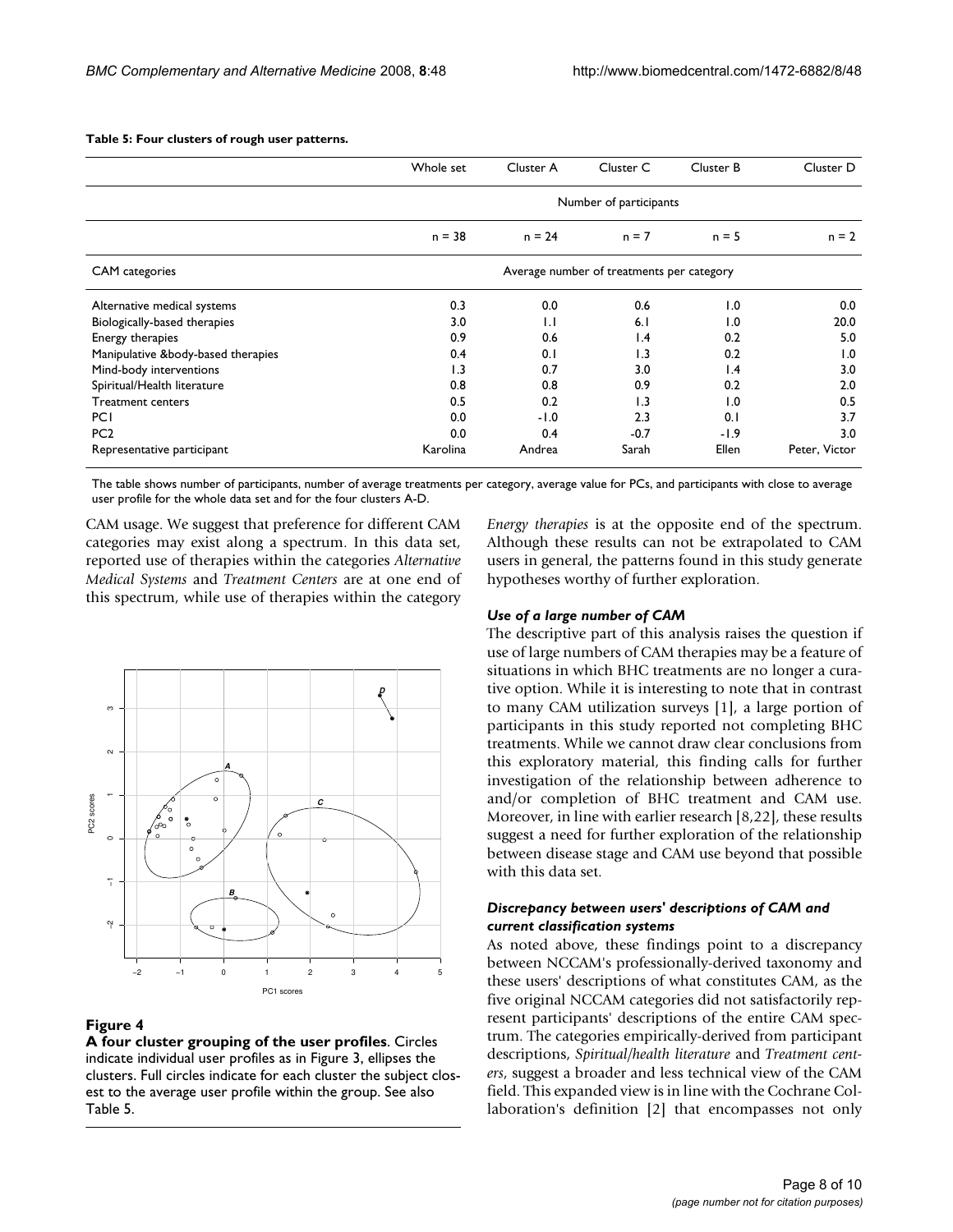practices, but also their underlying theories and belief systems.

The data in this study is limited to a brief description of these two additional categories, and further exploration of CAM users' views on therapies within these categories is warranted. Conceptualizing self-help literature as a form of CAM has previously been suggested by Achilles [23]. With the increasing information flow in society, it is important to further explore these and other mass-medial influences on patients' treatment choices.

Since it is necessary to be aware of contextual differences in what is considered CAM by different stakeholders in different societies, we suggest that these results may best serve as a basis for further discussion on appropriate development of CAM categorization to better accommodate users' descriptions of the field rather than as a suggestion for revision of NCCAM's taxomy for global use. Increased understanding of discrepancies between current professional CAM categorization and user descriptions may be crucial to improve communication and collaboration between CAM users and their providers. Moreover, knowledge about such discrepancies may help caregivers and health care organizations to acknowledge patients' views on CAM when, for example, designing integrative cancer care, since these data suggest that the environment and not only the modalities used may have therapeutic relevance.

# *Challenges with heterogeneity in CAM use*

While many CAM researchers argue for the importance of BHC professionals being knowledgeable about CAM [10], these results make evident some of the challenges involved. Given the large number and the wide variety of therapies used by even this small number of individuals, it is unreasonable to expect practitioners to be familiar with all possible CAM options. A major challenge lies in how to distill the most essential information about CAM therapies in general, and to find ways for both practitioners and the public to obtain more specific and trustworthy information about specific CAM modalities. Distinction by CAM category may be of value in gaining more specificity about CAM use without excess detail.

# *Committed CAM use*

Based on the recruitment strategy employed, the level of initiative demanded for participants to actively contact the researchers, the initial analysis of the qualitative and quantitative data generated, as well as Balneaves et al's discussion of committed CAM use [9], the participants in this study are viewed as representing a degree of commitment beyond that of the average CAM user. The relatively high median number of CAM therapies reported, supports similarities to the study sample in Balneaves et al [9] who were described as committed CAM users. However, our analysis indicates that this form of committed CAM use may still vary greatly both with regard to number and type of therapies used; consequently neither number nor type of CAM therapy is a suitable single measure of commitment. Our data suggest that commitment might be characterized either by the use of a limited number of therapeutic modalities on one hand [12], or by the use of a large number of different therapies [9]. In the latter sense, commitment may refer to a stance in regard to CAM in a broad sense, rather than as a commitment to one or more specific therapeutic modalities. Little is known about the reasons behind the use of a large number of CAM therapies. Such use might be part of an established life style or may perhaps indicate that patients are seeking something not readily found.

# *Patterns of CAM use*

While the heterogeneity found in this study is not unique [8,9], it supports a more nuanced view of CAM use. The explorative statistical analysis points to some general trends and patterns in these participants' reported CAM use.

The indicated relationships between the different categories shown in Figure 2, can serve as guidance for further study. The contrasting relationship between the categories *Energy therapies* on one hand and *Alternative Medical Systems* and *Treatment centers* on the other, can be interpreted as either indicating a competitive relationship between categories, or as illustrating different poles of a continuum of what constitutes acceptable and available CAM in the Swedish context. Such a continuum has previously been discussed as indicative of the level of "alternativeness" [24], reflecting the diversity of CAM therapies and their differing relationship to BHC. For example, stays at an antroposophic treatment center (category *Treatment centers*) are a reimbursable complement to BHC cancer care in many regions of Sweden, whereas most therapies reported within the category *Energy therapies* are not reimbursable. This suggests that the contrasting relationship between these categories may be a reflection of their accessibility and degree of regulation within government-regulated health care plans. It is also interesting to note that specific anthroposophic therapies in isolation (e.g. category *Biologically-based therapie*s) are not subject to reimbursement, whereas the same therapies are reimburseable when provided within the treatment center. The incorporation of certain CAM therapies within the BHC system, often described as integrative medicine [25], may be one way of assuring patient safety while maintaining patient choice.

Another possible interpretation of the contrasting relationship among CAM categories is that they may represent a competitive relationship, appealing to similar needs among participants. Since previous studies have found differences in user characteristics depending on type of